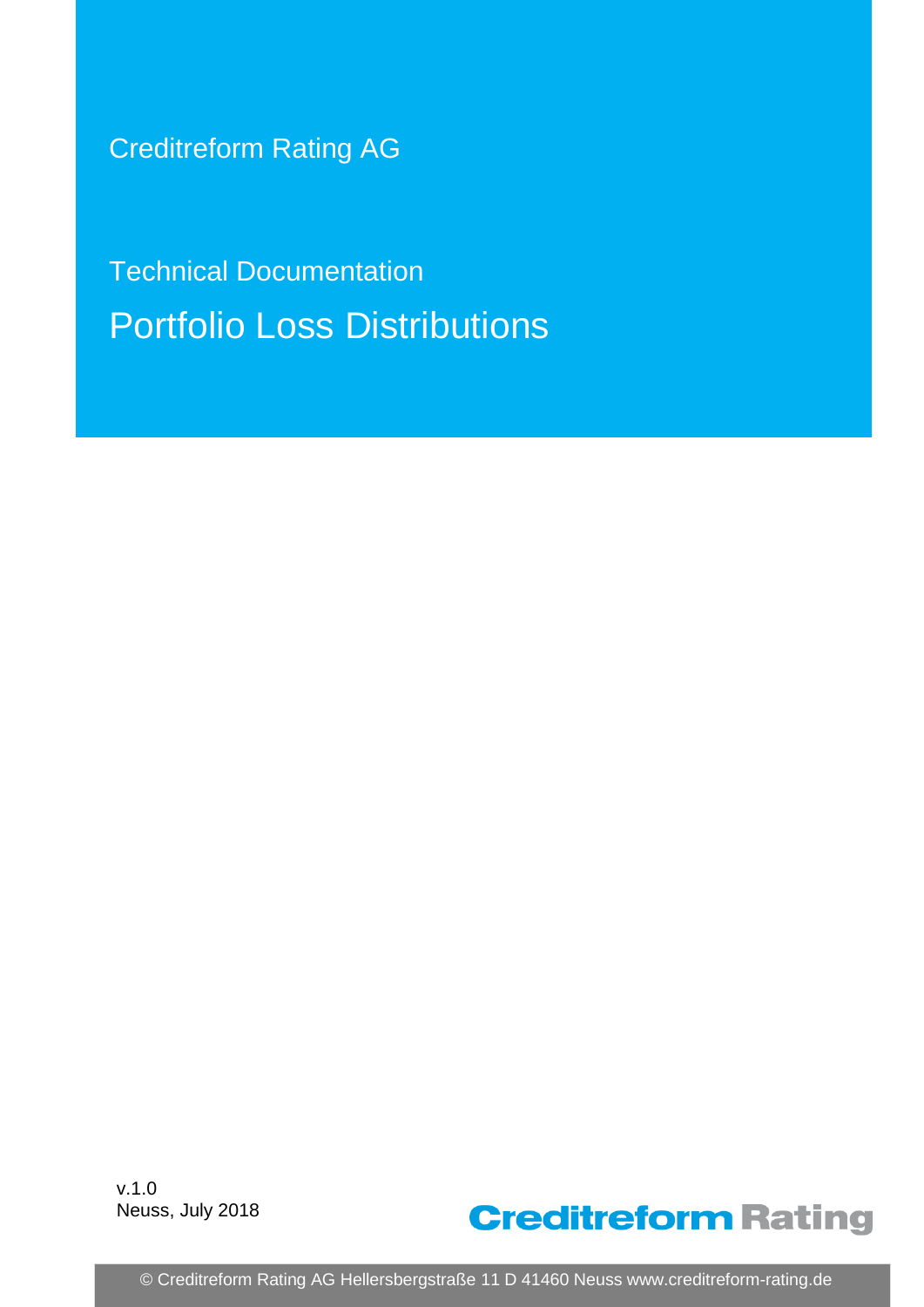# **Table of Contents**

| 1.1 |  |  |  |  |  |  |  |
|-----|--|--|--|--|--|--|--|
|     |  |  |  |  |  |  |  |
|     |  |  |  |  |  |  |  |
|     |  |  |  |  |  |  |  |
|     |  |  |  |  |  |  |  |
|     |  |  |  |  |  |  |  |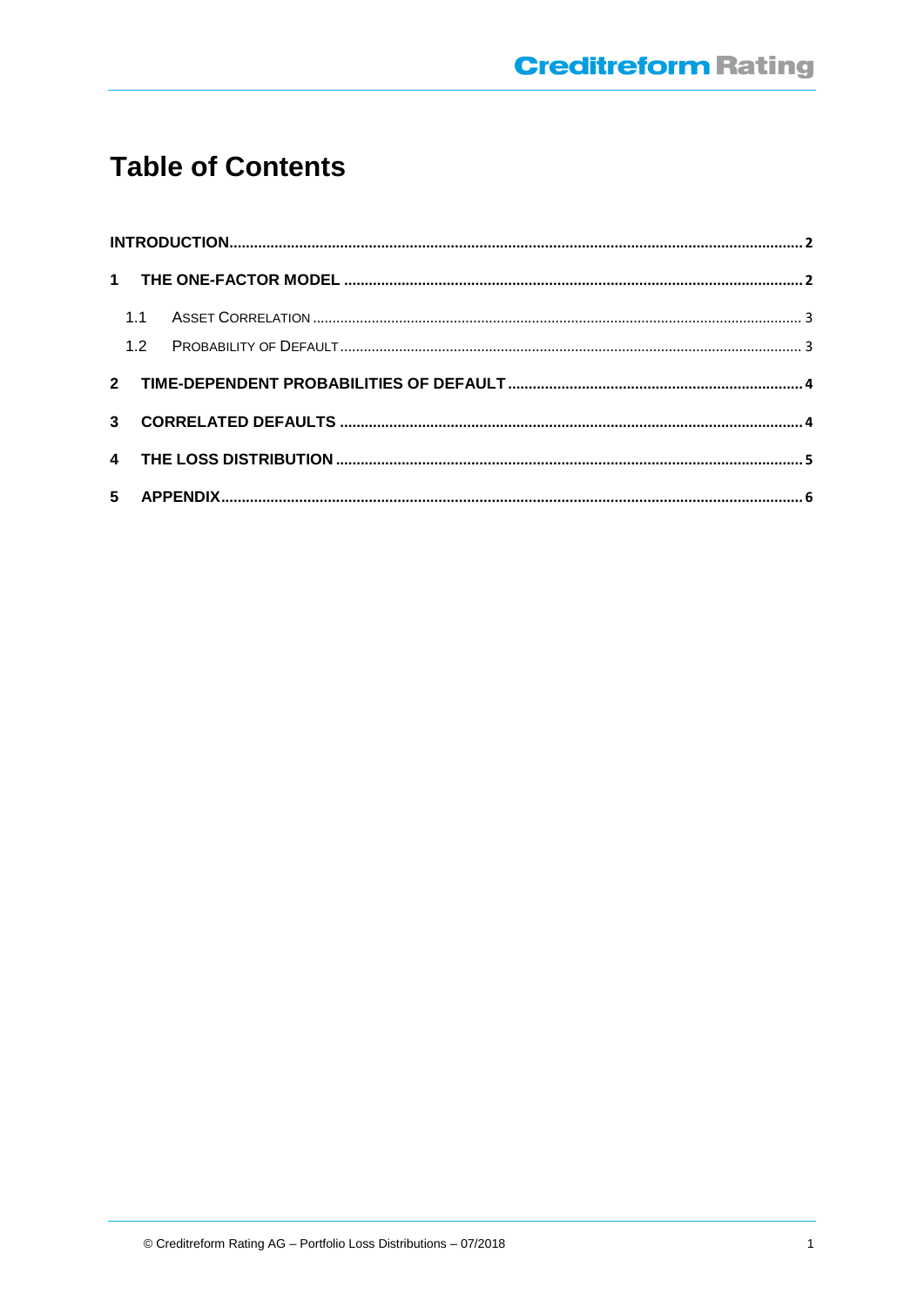### <span id="page-2-0"></span>**Introduction**

Ratings in the context of "Institutional Investor Debt" and "Structured Finance" utilize quantitative methods which support and extend the qualitative analyses during the rating process. This document describes the use of a simulation technique to determine portfolio losses and corresponding loss distributions. The document supplements the publicly available rating methodologies related to "Institutional Investor Debt" and "Structured Finance" issuances with a technical documentation and the key rating assumptions which define the statistical-mathematical foundation and the simulation approach used by CRA to derive portfolio losses and their distribution.

This enables all parties involved, investors and the public to understand a rating of CRA. This document will be updated regularly to reflect changes in the methodology. All rating methodologies and this technical documentation are available on CRA´s homepage at www.creditreformrating.de.

The processes which will be described in the following are (1) the time-dependent representation of probabilities of default and (2) the statistical derivation of (one- or multi-period) loss distributions of a portfolio of credits. The calculation of all parameters of interest is based on a stochastic financial model commonly known as the "one-factor model", a special case of structural models which goes back to the work of Robert Merton.<sup>1</sup>

## <span id="page-2-1"></span>**1 The One-Factor Model**

l

The one-factor model assumes that the value of a company is dependent on the realization of a latent variable which is modelled as a stochastic process. With a finite time horizon, this reduces to assuming that each of *n* credits in the portfolio with  $i \in \{1, ..., n\}$  can be modelled by a latent variable  $R_i$ . The value of the latent variable depends on a systematic factor which is common to all credits in the portfolio, and an idiosyncratic factor that is entity-specific. Let *Y* be a systematic factor and  $\varepsilon_i$  idiosyncratic factors with ∀ $i \in \{1,...,n\}$ . Then it is possible to define a latent variable  $\forall i \in \{1, ..., n\}$  such that

$$
R_i = \sqrt{\varrho_i} \cdot Y + \sqrt{1 - \varrho_i} \cdot \varepsilon_i
$$

In particular, it is assumed that  $\varepsilon_1, ..., \varepsilon_n \sim N(0,1)$  *i.i.d.*, that is all factors are "independently and identically distributed". One can show that  $\sqrt{\varrho_i}$  is the correlation of the latent variable  $R_i$  und Y, and therefore a measure of the dependence between the latent variable and the systematic factor. This can be shown as follows:

 $1$  An overview to the theoretical background and the statistical-mathematical basis of relevant models can be found in:

<sup>-</sup> Bluhm, Overbeck (2007): *Structured Credit Portfolio Analysis, Baskets & CDOs*. Chapman & Hall/CRC. London.

<sup>-</sup> Trueck, Rachev (2009): *Rating Based Modeling of Credit Risk. Theory and Application of Migration Matrices*. Elsevier. Amsterdam.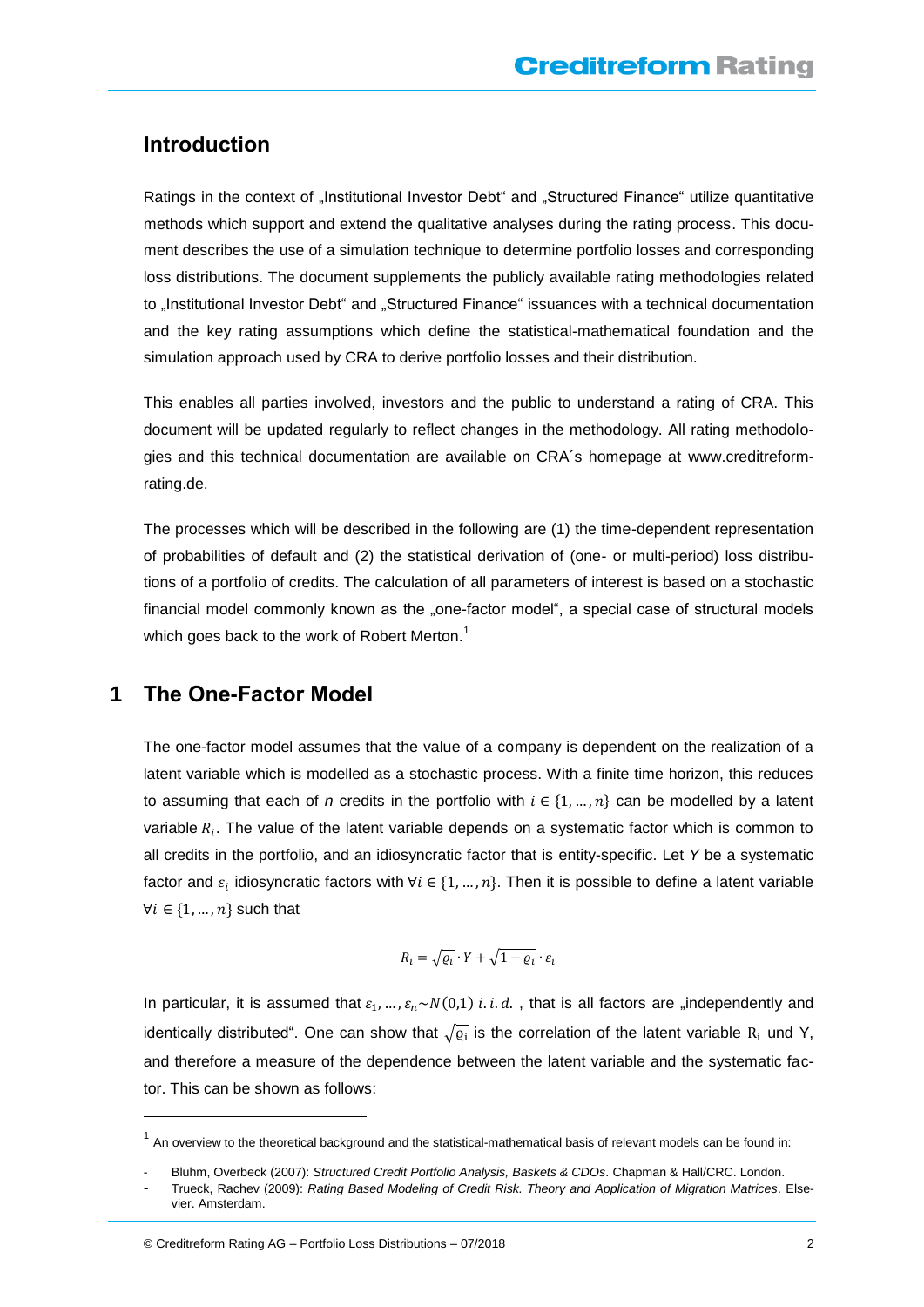$$
Corr(R_i,Y)=\frac{Cov(R_i,Y)}{\sigma(R_i)\cdot \sigma(Y)}=Cov(R_i,Y)=E[(R_i-E[R_i])(Y-E[Y])]=E[R_iY]=\cdots=\sqrt{\varrho_i}
$$

Since  $R_i$  is a linear combination of random variables which are  $\sim N(0,1)$  distributed, the distributional assumptions are valid for  $R_i$  as well, which can be shown by calculating its expected value and variance.

#### <span id="page-3-0"></span>**1.1 Asset Correlation**

Dependencies between the asset values of different credits  $i \neq j$ ;  $i, j \in \{1, ..., n\}$  are important and can be derived from the dependencies of single entities with the systematic factor. The dependency of  $R_i$  and  $R_j\,$  with the systematic factor implies a correlation  $\mathit{Corr}(R_i,R_j)$  between the assets. Since  $R_i$  and  $R_i$  are distributed standard normal, this correlation also displays the model's entire correlation structure. In particular, it is true that:

$$
Corr(R_i, R_j) = \frac{Cov(R_i, R_j)}{\sigma(R_i) \cdot \sigma(R_j)} = Cov(R_i, R_j) = E[(R_i - E[R_i])(R_j - E[R_j])] = E[R_iR_j] = \sqrt{\varrho_i\varrho_j}
$$

CRA assumes a default pair-wise asset correlation of 10% when analysing credit portfolios and may adjust this assumption based on particular concentrations (i.e. industry, geography etc.) and following a decision of the rating committee.

#### <span id="page-3-1"></span>**1.2 Probability of Default**

In relation to  $R_i = \sqrt{\delta_i \cdot Y} + \sqrt{1-\delta_i \cdot \varepsilon_i}$ , a default event can be defined to occur when  $R_i$  is below a critical threshold  $c_i.$  Defining the PD for all credits in the portfolio  $i \in \{1,...,n\}$  as  $p_i,$ 

$$
p_i = P(R_i < c_i)
$$

Since the model is first analysed on a fixed time-horizon, every realisation of the latent random variable  $R_i$  will indicate whether or not a default has occured within the time-horizon and when it occurred. Since the distribution function  $\Phi$  of the standard normal distribution is continuous:

$$
p_i = P(R_i \le c_i) \Rightarrow c_i = \Phi^{-1}(p_i)
$$

The modelling assumptions of the latent variable then allow for a derivation of the distribution of losses. Let  $D_i = \{R_i < c_i\}$  define an event in which the latent variable falls below the critical threshold  $c_i$  and the credit *i* experiences a default in the corresponding fix time horizon. Then it is possible to define an indicator variable to display the state of the credit ("default / no default") at any point. This is a binary variable; its values can be interpreted as the outcome of a Bernoulli experiment with distributional parameters

$$
1_{D_i} = \begin{cases} 1, & R_i < c_i \\ 0, & R_i \ge c_i \end{cases}
$$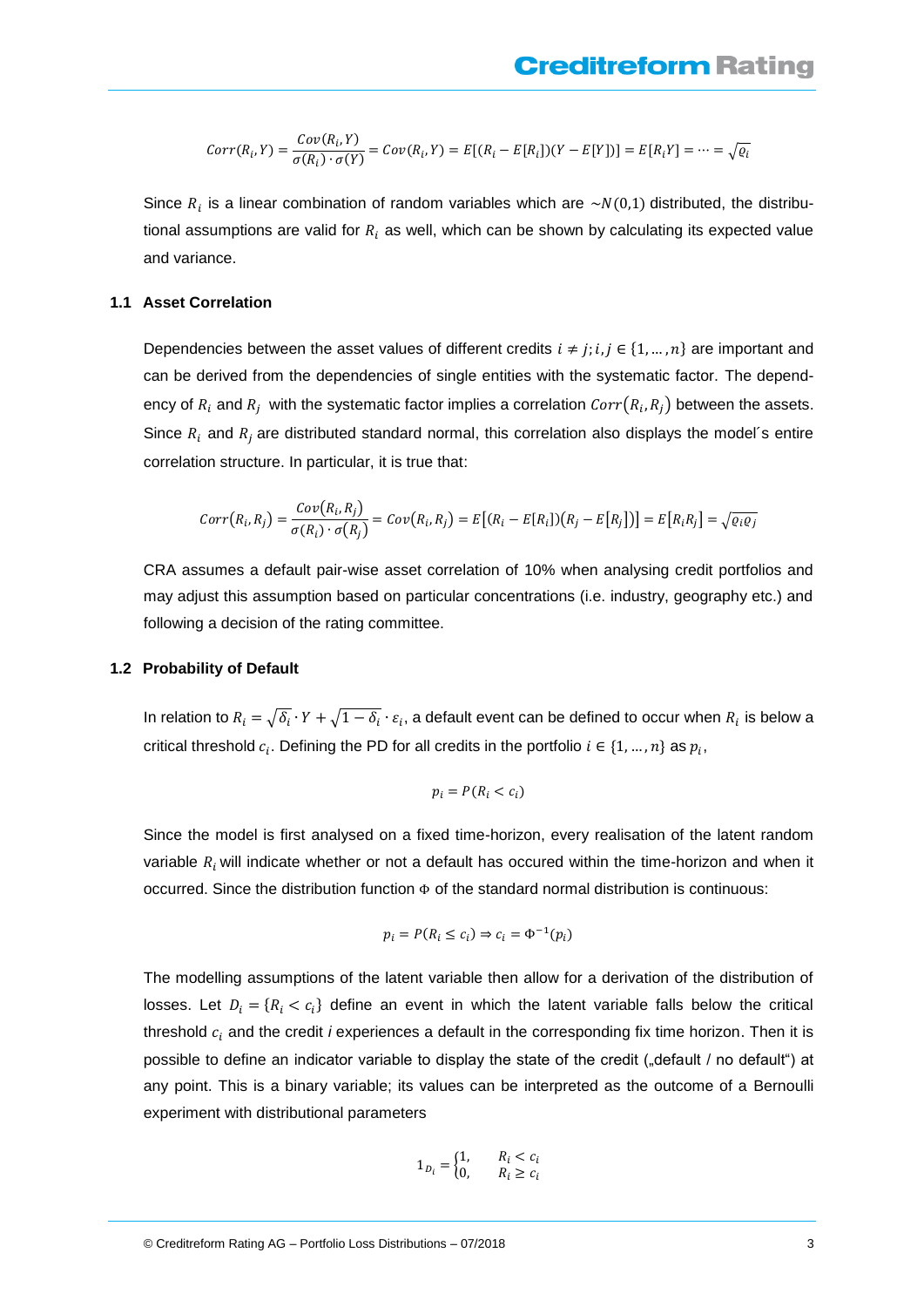<span id="page-4-1"></span> $P(1_{D_i}=1)=P(R_i < c_i)=p_i$  measures the probability of success of the Bernoulli experiment.

As the valuation of portfolio credits entails the use of stress scenarios, it is important to know the conditional probability of default of a credit *i* with respect to different realisations of the systematic factor, which is often interpreted as a representation of macroeconomic variables (i.e. GDP). The conditional probability of default can be calculated as:

$$
p_i(y) = P(R_i < c_i | Y = y) = P\left(\sqrt{\varrho_i} \cdot Y + \sqrt{1 - \varrho_i} \cdot \varepsilon_i < c_i | Y = y\right) = P\left(\varepsilon_i < \frac{c_i - \sqrt{\varrho_i} \cdot Y}{\sqrt{1 - \varrho_i}} \middle| Y = y\right)
$$
\n
$$
= \Phi\left(\frac{c_i - \sqrt{\varrho_i} \cdot y}{\sqrt{1 - \varrho_i}}\right) = \Phi\left(\frac{\Phi^{-1}(p_i) - \sqrt{\varrho_i} \cdot y}{\sqrt{1 - \varrho_i}}\right)
$$

### <span id="page-4-0"></span>**2 Time-Dependent Probabilities of Default**

Up to this point, the time-horizon has been held fixed and probabilities of default have implicitly been derived for a horizon of one period. This section describes methods to derive timedependent probabilities of default ("Credit Curves" or "PD Term Structure"). The basis for the calculation of time-dependent probabilities of default is CRA´s migration matrix of rating classes. Typically, it is calculated on a time-horizon of one year. To extend these to multiple-period time horizons, CRA uses a time-homogenous Markov-chain approach and a generator matrix to derive cumulative probabilities of default:

Figure 1: Example PD Term Structure | Source: CRA



Figure 1 presents a hypothetical PD Term Structure for different rating classes. Appendix 1 presents an idealized version of the current PD Term Structure used by CRA, which has been calibrated on the basis of CRA internal proprietary default data.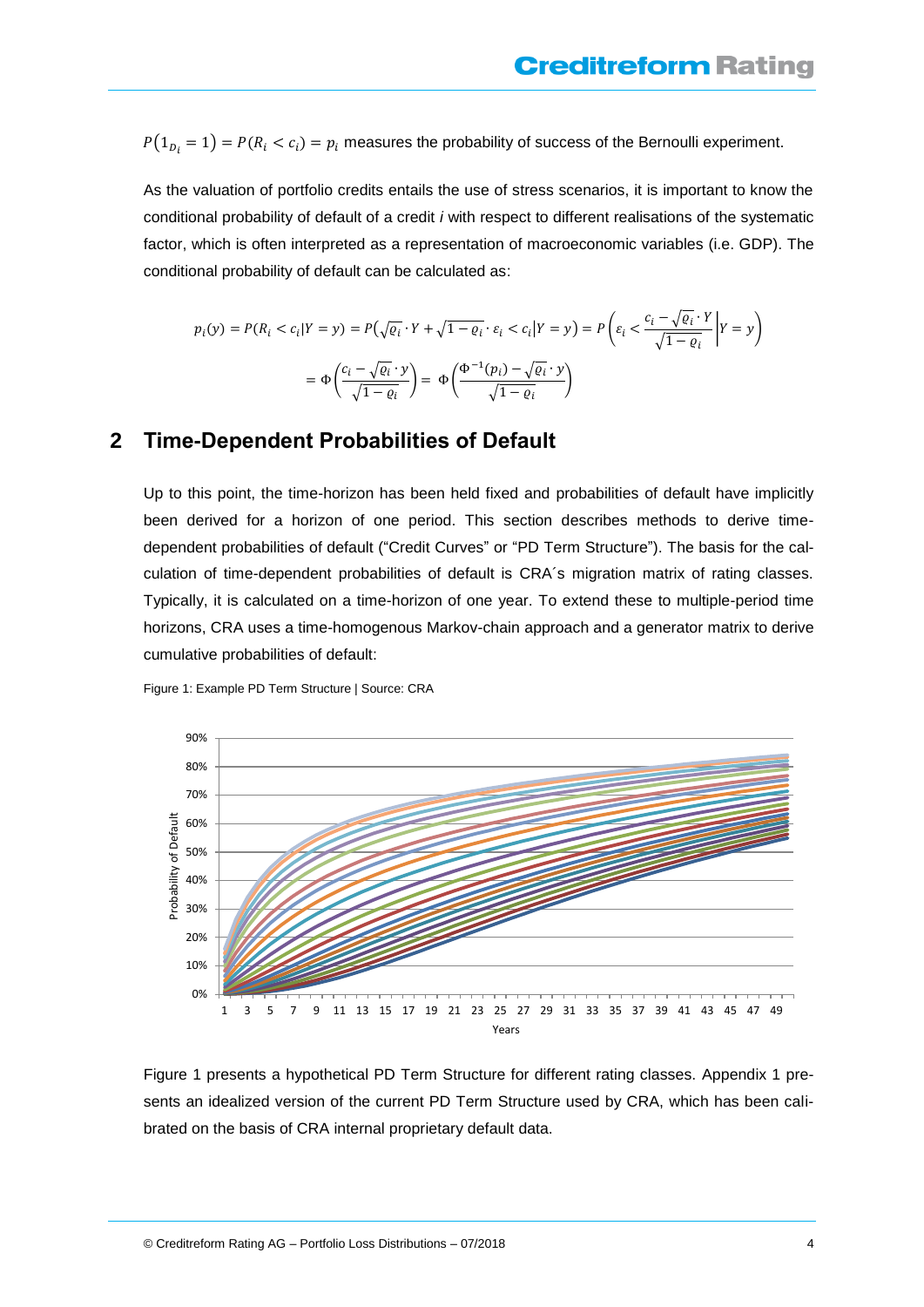# <span id="page-5-0"></span>**3 The Loss Distribution**

The loss distribution is the probability distribution of portfolio losses; it corresponds to the sum of defaulted nominal amounts taking into account the particular loss severities and recoveries. Any incomplete and non-timely payment of an obligation of payment will be defined as a default.



Figure 2: Example of a portfolio loss distribution and relevant risk measures | Source: CRA

The parameters which define the loss distribution are single address probabilities of default, exposure at default (EAD), loss given default (LGD) and asset- or default correlations. Exposure is commonly defined as any amount that is at risk of a defult at a certain point in time.

To derive the loss distribution, CRA uses the realizations of a Monte-Carlo simulation. In doing so, the magnitude of losses (of one or more portfolio credits) in the event of default will also be accounted for. The asset- or default correlation will be included because the joint probability of default is described as in 1.2. above. In particular, it is true that  $P(default) > (Pdefault~obligor 1)$  $P(default~obligor 2)$  and the probability of a default is larger in comparison to a case of independence.

The loss distribution can be derived as the cumulative frequency distribution of portfolio losses. It displays the probability x% of losses exceeding a certain value, and can be used to calculate Value-at-Risk. In addition, single tranches can be rated once the respective transaction capital structure is known.